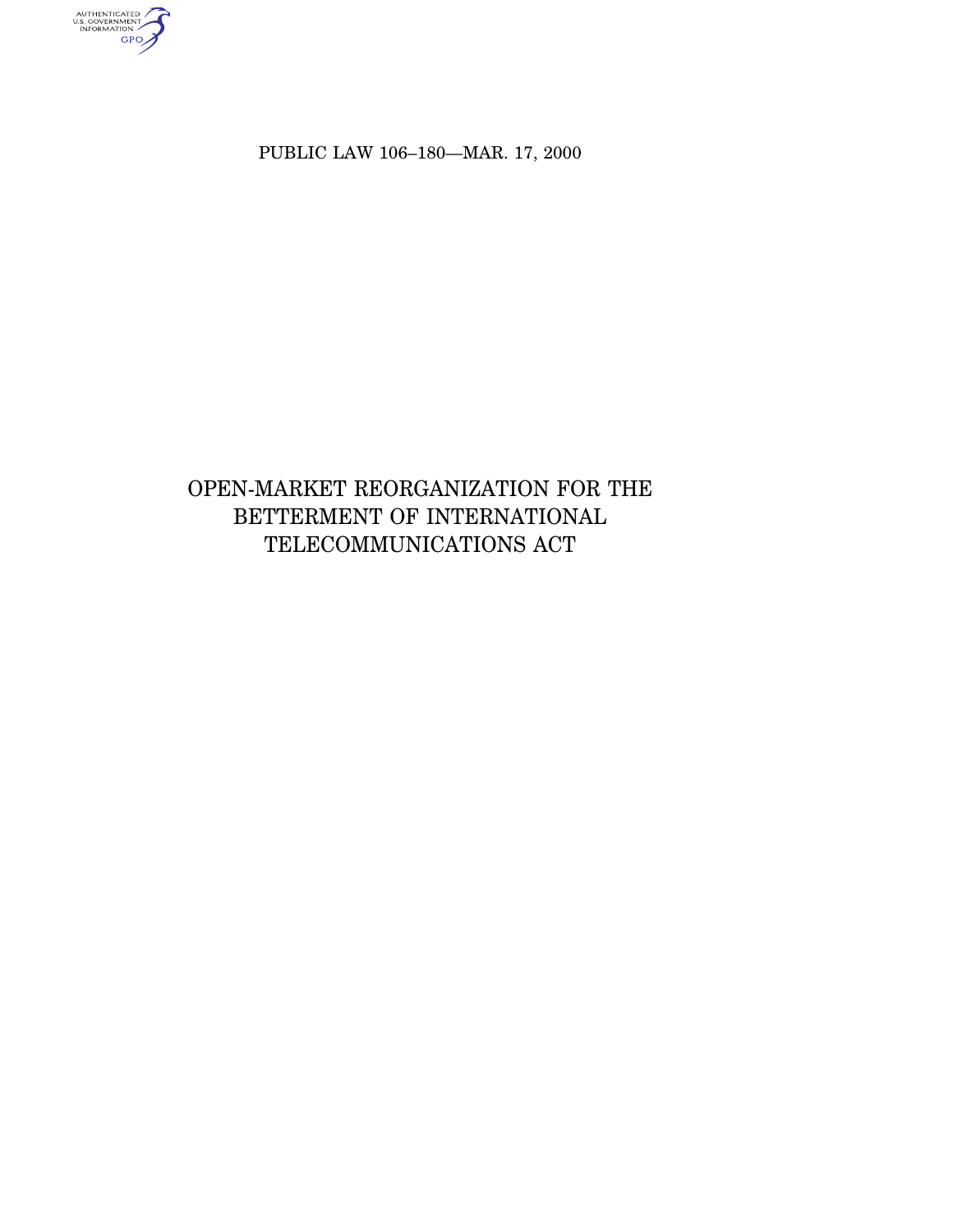## Public Law 106–180 106th Congress

## An Act

Mar. 17, 2000 [S. 376]

To amend the Communications Satellite Act of 1962 to promote competition and privatization in satellite communications, and for other purposes.

*Be it enacted by the Senate and House of Representatives of the United States of America in Congress assembled,*

### **SECTION 1. SHORT TITLE.**

This Act may be cited as the ''Open-market Reorganization for the Betterment of International Telecommunications Act'' or the "ORBIT Act".

#### **SEC. 2. PURPOSE.**

It is the purpose of this Act to promote a fully competitive global market for satellite communication services for the benefit of consumers and providers of satellite services and equipment by fully privatizing the intergovernmental satellite organizations, INTELSAT and Inmarsat.

### **SEC. 3. REVISION OF COMMUNICATIONS SATELLITE ACT OF 1962.**

The Communications Satellite Act of 1962 (47 U.S.C. 701) is amended by adding at the end the following new title:

# **''TITLE VI—COMMUNICATIONS COMPETITION AND PRIVATIZATION**

# **''Subtitle A—Actions To Ensure Pro-Competitive Privatization**

47 USC 761.

### **''SEC. 601. FEDERAL COMMUNICATIONS COMMISSION LICENSING.**

''(a) LICENSING FOR SEPARATED ENTITIES.—

''(1) COMPETITION TEST.—The Commission may not issue a license or construction permit to any separated entity, or renew or permit the assignment or use of any such license or permit, or authorize the use by any entity subject to United States jurisdiction of any space segment owned, leased, or operated by any separated entity, unless the Commission determines that such issuance, renewal, assignment, or use will not harm competition in the telecommunications market of the United States. If the Commission does not make such a determination, it shall deny or revoke authority to use space segment owned, leased, or operated by the separated entity to provide services to, from, or within the United States.

47 USC 761 note. 47 USC 701 note. Open-market Reorganization for the Betterment of International Telecommunications Act.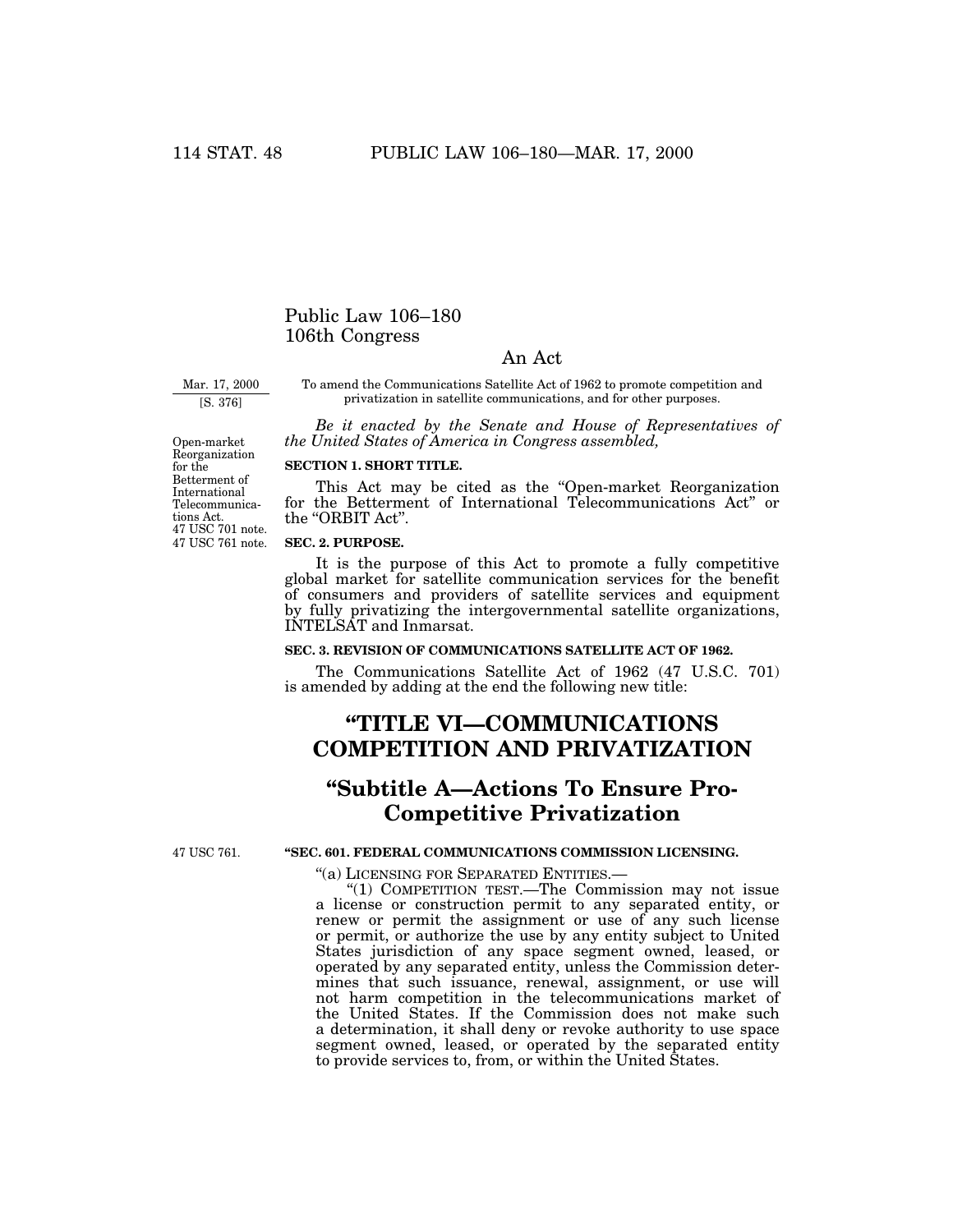''(2) CRITERIA FOR COMPETITION TEST.—In making the determination required by paragraph (1), the Commission shall use the licensing criteria in sections 621 and 623, and shall not make such a determination unless the Commission determines that the privatization of any separated entity is consistent with such criteria.

''(b) LICENSING FOR INTELSAT, INMARSAT, AND SUCCESSOR ENTITIES.—

''(1) COMPETITION TEST.—

''(A) IN GENERAL.—In considering the application of INTELSAT, Inmarsat, or their successor entities for a license or construction permit, or for the renewal or assignment or use of any such license or permit, or in considering the request of any entity subject to United States jurisdiction for authorization to use any space segment owned, leased, or operated by INTELSAT, Inmarsat, or their successor entities, to provide non-core services to, from, or within the United States, the Commission shall determine whether—

"(i) after April 1, 2001, in the case of INTELSAT and its successor entities, INTELSAT and any successor entities have been privatized in a manner that will harm competition in the telecommunications markets of the United States; or

''(ii) after April 1, 2000, in the case of Inmarsat and its successor entities, Inmarsat and any successor entities have been privatized in a manner that will harm competition in the telecommunications markets of the United States.<br>"(B) CONSEQUENCE

CONSEQUENCES OF DETERMINATION.—If the Commission determines that such competition will be harmed or that grant of such application or request for authority is not otherwise in the public interest, the Commission shall limit through conditions or deny such application or request, and limit or revoke previous authorizations to provide non-core services to, from, or within the United States. After due notice and opportunity for comment, the Commission shall apply the same limitations, restrictions, and conditions to all entities subject to United States jurisdiction using space segment owned, leased, or operated by INTELSAT, Inmarsat, or their successor entities.

''(C) NATIONAL SECURITY, LAW ENFORCEMENT, AND PUBLIC SAFETY.—The Commission shall not impose any limitation, condition, or restriction under subparagraph (B) in a manner that will, or is reasonably likely to, result in limitation, denial, or revocation of authority for noncore services that are used by and required for a national security agency or law enforcement department or agency of the United States, or used by and required for, and otherwise in the public interest, any other Department or Agency of the United States to protect the health and safety of the public. Such services may be obtained by the United States directly from INTELSAT, Inmarsat, or a successor entity, or indirectly through COMSAT, or authorized carriers or distributors of the successor entity.

Applicability.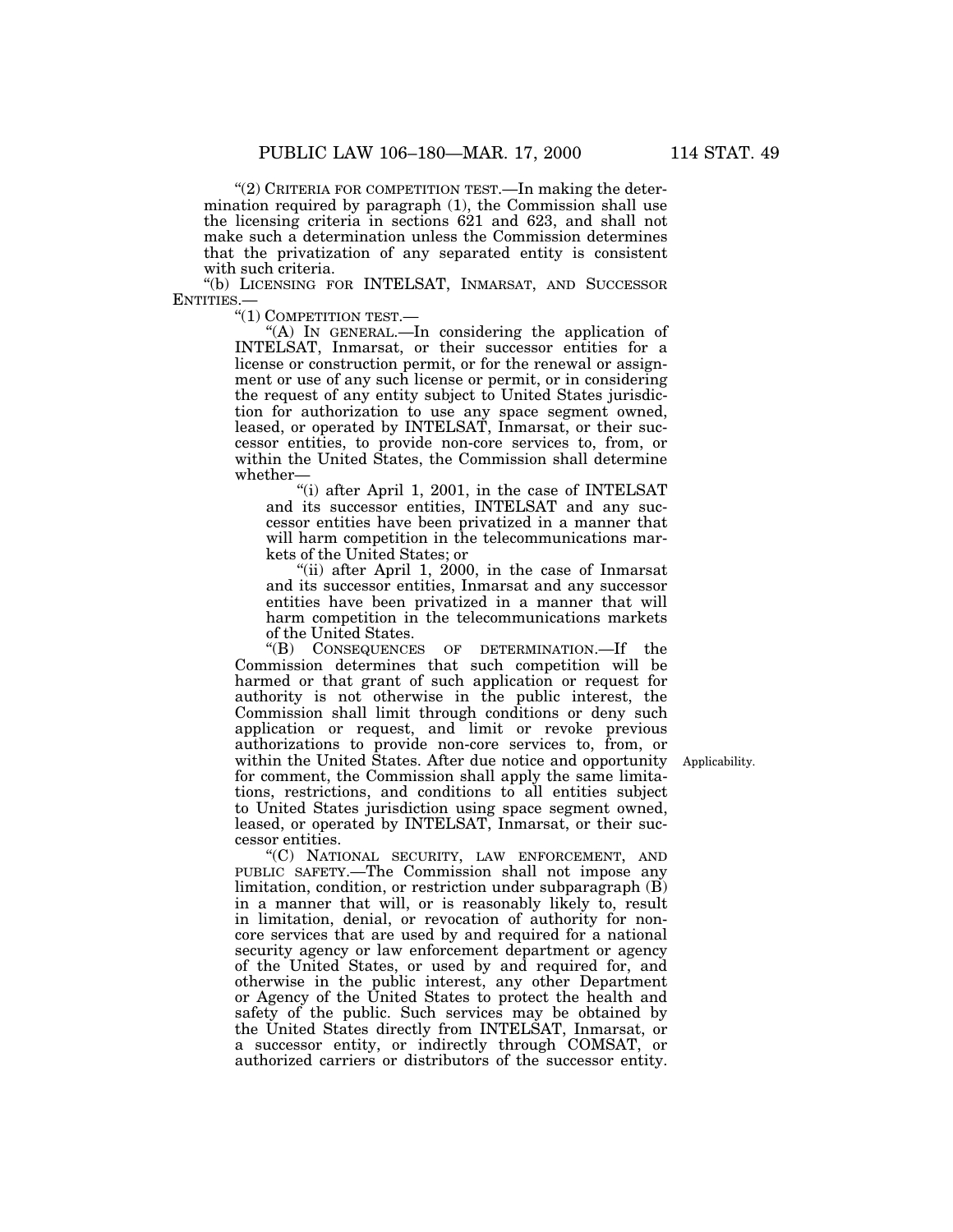''(D) RULE OF CONSTRUCTION.—Nothing in this subsection is intended to preclude the Commission from acting upon applications of INTELSAT, Inmarsat, or their successor entities prior to the latest date set out in section  $621(5)(A)$ , including such actions as may be necessary for the United States to become the licensing jurisdiction for INTELSAT, but the Commission shall condition a grant of authority pursuant to this subsection upon compliance with sections 621 and 622.

''(2) CRITERIA FOR COMPETITION TEST.—In making the determination required by paragraph (1), the Commission shall use the licensing criteria in sections 621, 622, and 624, and shall determine that competition in the telecommunications markets of the United States will be harmed unless the Commission finds that the privatization referred to in paragraph (1) is consistent with such criteria.

''(3) CLARIFICATION: COMPETITIVE SAFEGUARDS.—In making its licensing decisions under this subsection, the Commission shall consider whether users of non-core services provided by INTELSAT or Inmarsat or successor or separated entities are able to obtain non-core services from providers offering services other than through INTELSAT or Inmarsat or successor or separated entities, at competitive rates, terms, or conditions. Such consideration shall also include whether such licensing decisions would require users to replace equipment at substantial costs prior to the termination of its design life. In making its licensing decisions, the Commission shall also consider whether competitive alternatives in individual markets do not exist because they have been foreclosed due to anticompetitive actions undertaken by or resulting from the INTELSAT or Inmarsat systems. Such licensing decisions shall be made in a manner which facilitates achieving the purposes and goals in this title and shall be subject to notice and comment.

''(c) ADDITIONAL CONSIDERATIONS IN DETERMINATIONS.—In making its determinations and licensing decisions under subsections (a) and (b), the Commission shall construe such subsections in a manner consistent with the United States obligations and commitments for satellite services under the Fourth Protocol to the General Agreement on Trade in Services.

''(d) INDEPENDENT FACILITIES COMPETITION.—Nothing in this section shall be construed as precluding COMSAT from investing in or owning satellites or other facilities independent from INTELSAT and Inmarsat, and successor or separated entities, or from providing services through reselling capacity over the facilities of satellite systems independent from INTELSAT and Inmarsat, and successor or separated entities. This subsection shall not be construed as restricting the types of contracts which can be executed or services which may be provided by COMSAT over the independent satellites or facilities described in this subsection.

#### **''SEC. 602. INCENTIVES; LIMITATION ON EXPANSION PENDING PRIVATIZATION.**

''(a) LIMITATION.—Until INTELSAT, Inmarsat, and their successor or separate entities are privatized in accordance with the requirements of this title, INTELSAT, Inmarsat, and their successor or separate entities, respectively, shall not be permitted to provide

47 USC 761a.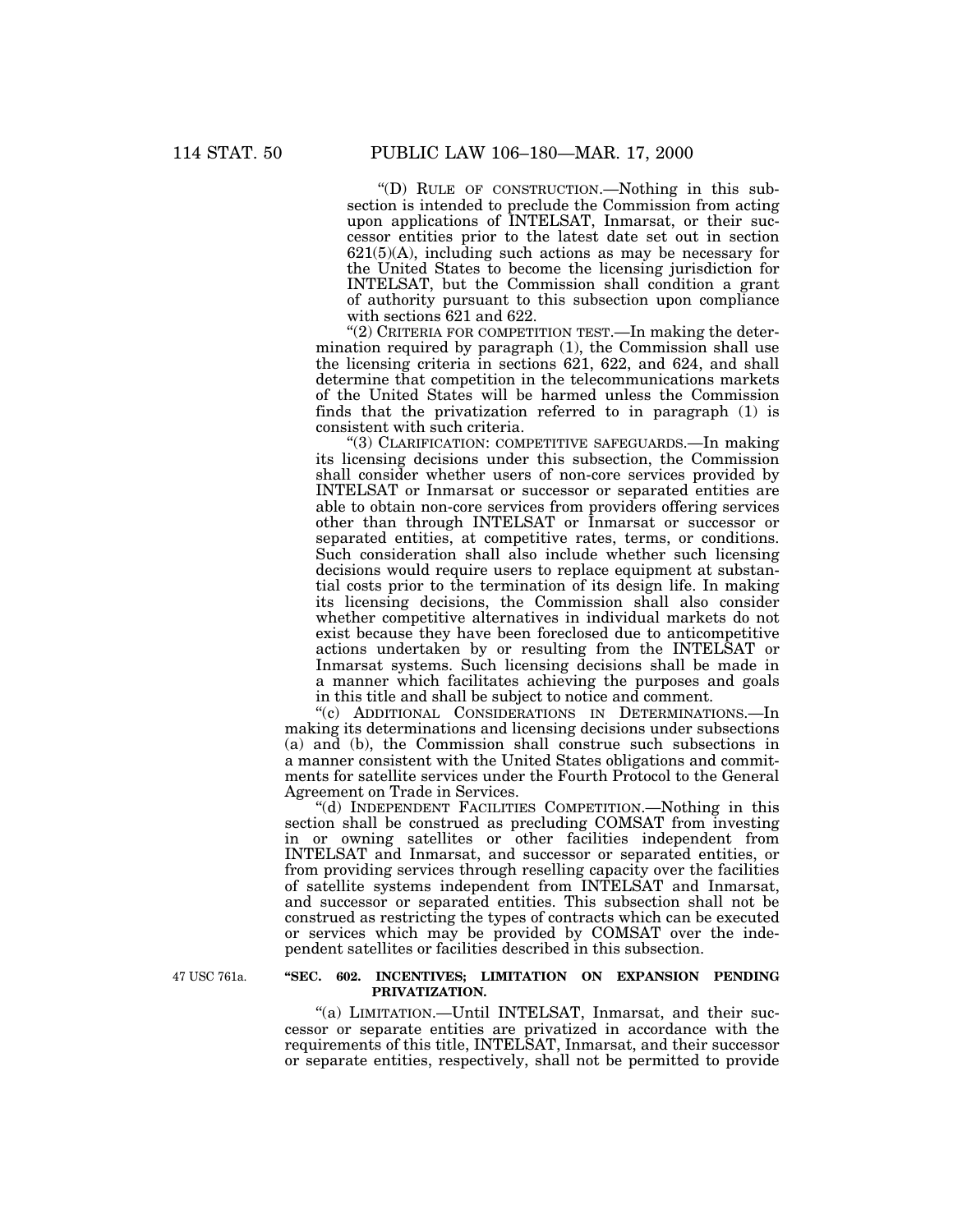additional services. The Commission shall take all necessary measures to implement this requirement, including denial by the Commission of licensing for such services.

''(b) ORBITAL LOCATION INCENTIVES.—Until such privatization is achieved, the United States shall oppose and decline to facilitate applications by such entities for new orbital locations to provide such services.

# **''Subtitle B—Federal Communications Commission Licensing Criteria: Privatization Criteria**

#### **''SEC. 621. GENERAL CRITERIA TO ENSURE A PRO-COMPETITIVE** 47 USC 763. **PRIVATIZATION OF INTELSAT AND INMARSAT.**

''The President and the Commission shall secure a pro-competi-President. tive privatization of INTELSAT and Inmarsat that meets the criteria set forth in this section and sections 622 through 624. In securing such privatizations, the following criteria shall be applied as licensing criteria for purposes of subtitle A:

"(I) DATES FOR PRIVATIZATION.—Privatization shall be obtained in accordance with the criteria of this title of—

''(A) INTELSAT as soon as practicable, but no later than April 1, 2001; and

''(B) Inmarsat as soon as practicable, but no later than July 1, 2000.

"(2) INDEPENDENCE.—The privatized successor entities and separated entities of INTELSAT and Inmarsat shall operate as independent commercial entities, and have a pro-competitive ownership structure. The successor entities and separated entities of INTELSAT and Inmarsat shall conduct an initial public offering in accordance with paragraph (5) to achieve such independence. Such offering shall substantially dilute the aggregate ownership of such entities by such signatories or former signatories. In determining whether a public offering attains such substantial dilution, the Commission shall take into account the purposes and intent, privatization criteria, and other provisions of this title, as well as market conditions. No intergovernmental organization, including INTELSAT or Inmarsat, shall have—

 $\sqrt{'}$ (A) an ownership interest in INTELSAT or the successor or separated entities of INTELSAT; or

''(B) more than minimal ownership interest in Inmarsat or the successor or separated entities of Inmarsat.

"(3) TERMINATION OF PRIVILEGES AND IMMUNITIES.—The preferential treatment of INTELSAT and Inmarsat shall not be extended to any successor entity or separated entity of INTELSAT or Inmarsat. Such preferential treatment includes—

''(A) privileged or immune treatment by national governments;

''(B) privileges or immunities or other competitive advantages of the type accorded INTELSAT and Inmarsat and their signatories through the terms and operation of the INTELSAT Agreement and the associated Headquarters Agreement and the Inmarsat Convention; and

''(C) preferential access to orbital locations.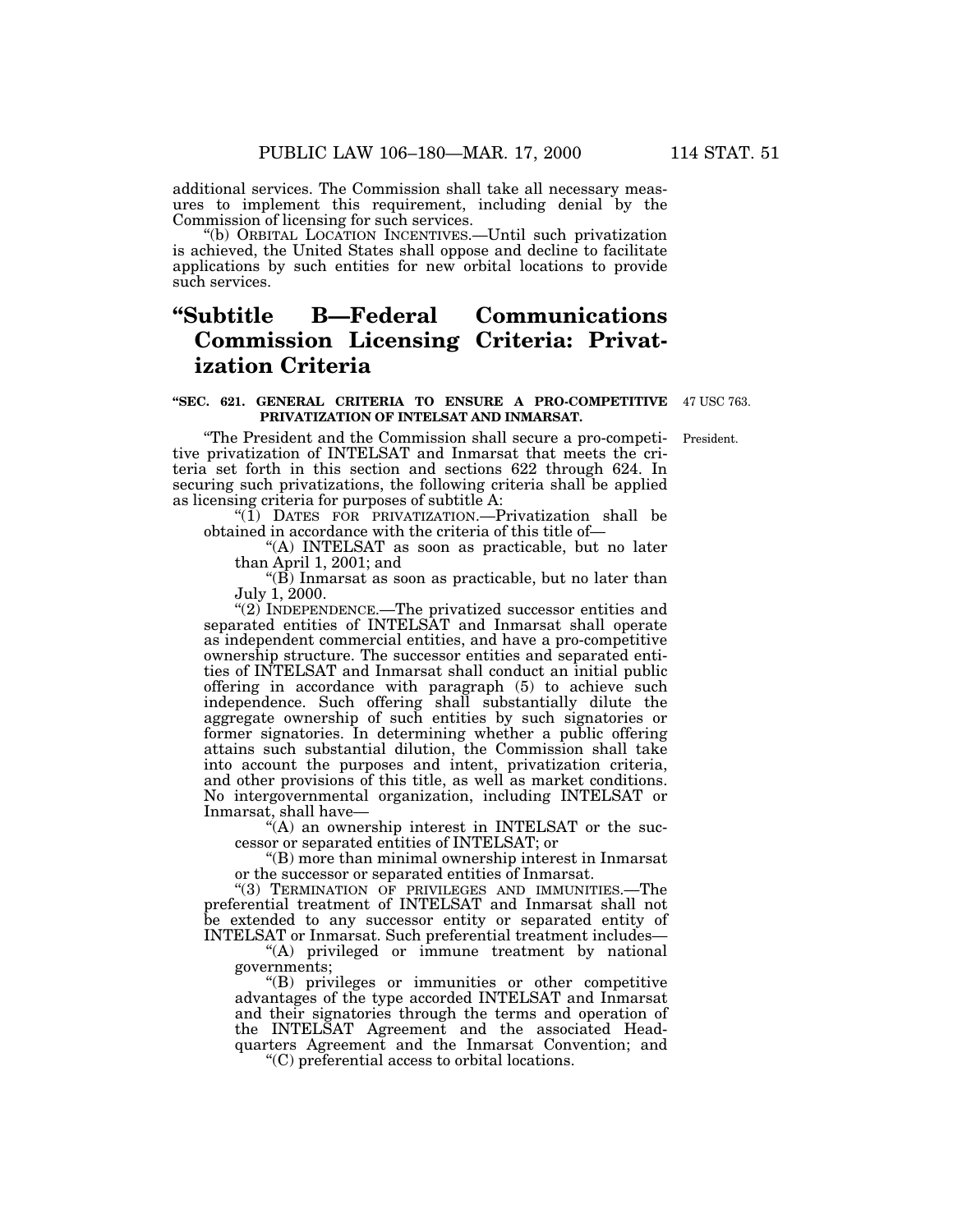Access to new, or renewal of access to, orbital locations shall be subject to the legal or regulatory processes of a national government that applies due diligence requirements intended to prevent the warehousing of orbital locations.

"(4) PREVENTION OF EXPANSION DURING TRANSITION.-During the transition period prior to privatization under this title, INTELSAT and Inmarsat shall be precluded from expanding into additional services.

''(5) CONVERSION TO STOCK CORPORATIONS.—Any successor entity or separated entity created out of INTELSAT or Inmarsat shall be a national corporation or similar accepted commercial structure, subject to the laws of the nation in which incorporated, as follows:

''(A) An initial public offering of securities of any successor entity or separated entity—

''(i) shall be conducted, for the successor entities of INTELSAT, on or about October 1, 2001, except that the Commission may extend this deadline in consideration of market conditions and relevant business factors relating to the timing of an initial public offering, but such extensions shall not permit such offering to be conducted later than December 31, 2002; and

"(ii) shall be conducted, for the successor entities of Inmarsat, on or about October 1, 2000, except that the Commission may extend this deadline in consideration of market conditions and relevant business factors relating to the timing of an initial public offering, but to no later than December 31, 2001.

''(B) The shares of any successor entities and separated entities shall be listed for trading on one or more major stock exchanges with transparent and effective securities regulation.

''(C) A majority of the members of the board of directors of any successor entity or separated entity shall not be directors, employees, officers, or managers or otherwise serve as representatives of any signatory or former signatory. No member of the board of directors of any successor or separated entity shall be a director, employee, officer or manager of any intergovernmental organization remaining after the privatization.

''(D) Any successor entity or separated entity shall— "(i) have a board of directors with a fiduciary" obligation;

''(ii) have no officers or managers who (I) are officers or managers of any signatories or former signatories, or (II) have any direct financial interest in or financial relationship to any signatories or former signatories, except that such interest may be managed through a blind trust or similar mechanism;

''(iii) have no directors, officers, or managers who hold such positions in any intergovernmental organization; and

"(iv) in the case of a separated entity, have no officers or directors, who (I) are officers or managers of any intergovernmental organization, or (II) have any direct financial interest in or financial relationship

Deadlines.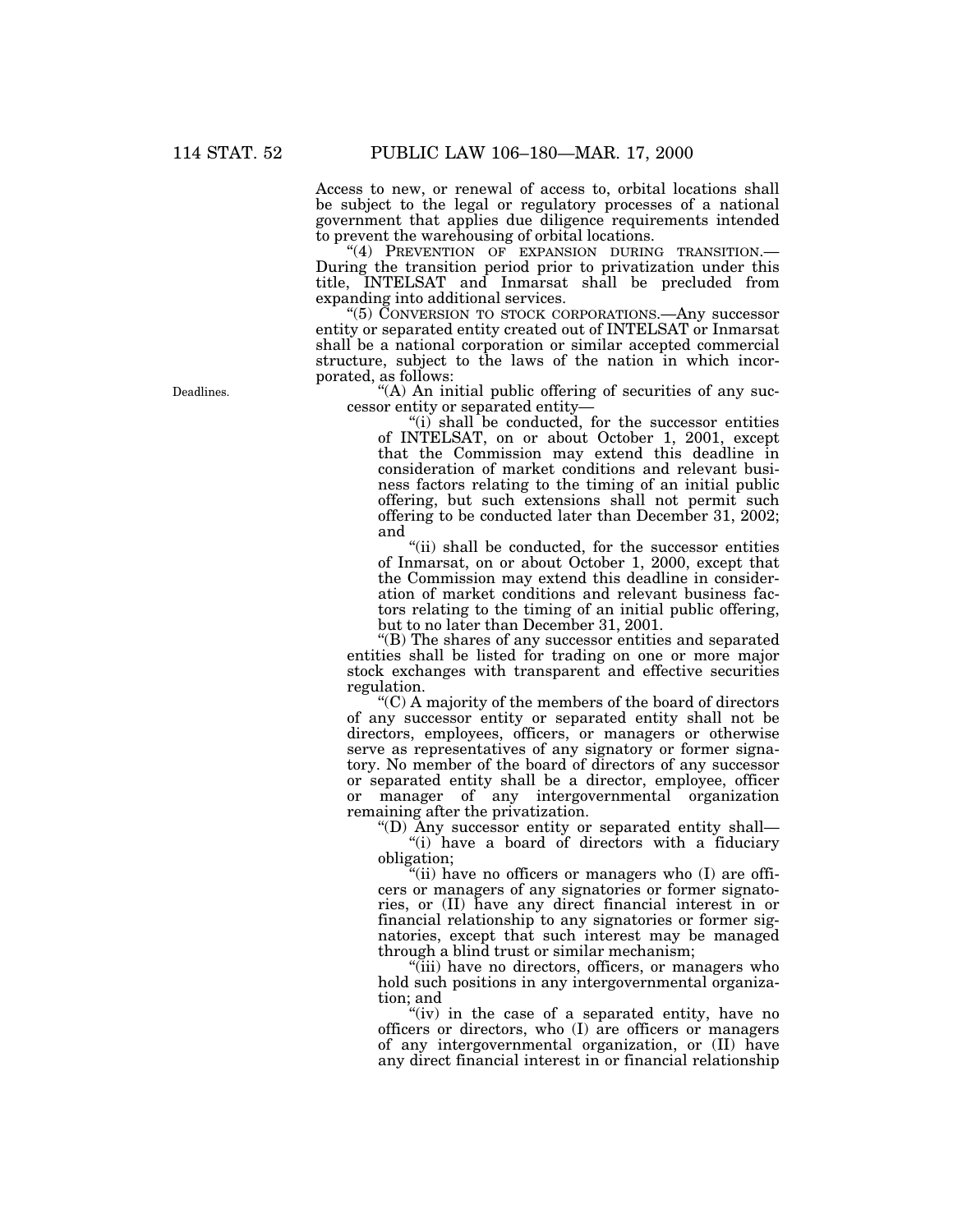to any international organization, except that such interest may be managed through a blind trust or similar mechanism.

 $E(E)$  Any transactions or other relationships between or among any successor entity, separated entity, INTELSAT, or Inmarsat shall be conducted on an arm's length basis.

''(6) REGULATORY TREATMENT.—Any successor entity or separated entity created after the date of enactment of this title shall apply through the appropriate national licensing authorities for international frequency assignments and associated orbital registrations for all satellites.

"(7) COMPETITION POLICIES IN DOMICILIARY COUNTRY.—Any successor entity or separated entity shall be subject to the jurisdiction of a nation or nations that—

''(A) have effective laws and regulations that secure competition in telecommunications services;

''(B) are signatories of the World Trade Organization Basic Telecommunications Services Agreement; and

''(C) have a schedule of commitments in such Agreement that includes non-discriminatory market access to their satellite markets.

#### **''SEC. 622. SPECIFIC CRITERIA FOR INTELSAT.**

"In securing the privatizations required by section 621, the following additional criteria with respect to INTELSAT privatization shall be applied as licensing criteria for purposes of subtitle A:

''(1) TECHNICAL COORDINATION UNDER INTELSAT AGREE- MENTS.—Technical coordination shall not be used to impair competition or competitors, and shall be conducted under International Telecommunication Union procedures and not under Article XIV(d) of the INTELSAT Agreement.

#### **''SEC. 623. SPECIFIC CRITERIA FOR INTELSAT SEPARATED ENTITIES.** 47 USC 763b.

''In securing the privatizations required by section 621, the following additional criteria with respect to any INTELSAT separated entity shall be applied as licensing criteria for purposes of subtitle A:

''(1) DATE FOR PUBLIC OFFERING.—Within one year after any decision to create any separated entity, a public offering of the securities of such entity shall be conducted. In the case of a separated entity created before January 1, 1999, such public offering shall be conducted no later than July 1, 2000, except that the Commission may extend this deadline in consideration of market conditions and relevant business factors relating to the timing of an initial public offering, but such extensions shall not permit such offering to be conducted later than July 31, 2001.

''(2) INTERLOCKING DIRECTORATES OR EMPLOYEES.—None of the officers, directors, or employees of any separated entity shall be individuals who are officers, directors, or employees of INTELSAT.

''(3) SPECTRUM ASSIGNMENTS.—After the initial transfer which may accompany the creation of a separated entity, the portions of the electromagnetic spectrum assigned as of the date of enactment of this title to INTELSAT shall not be transferred between INTELSAT and any separated entity.

47 USC 763a.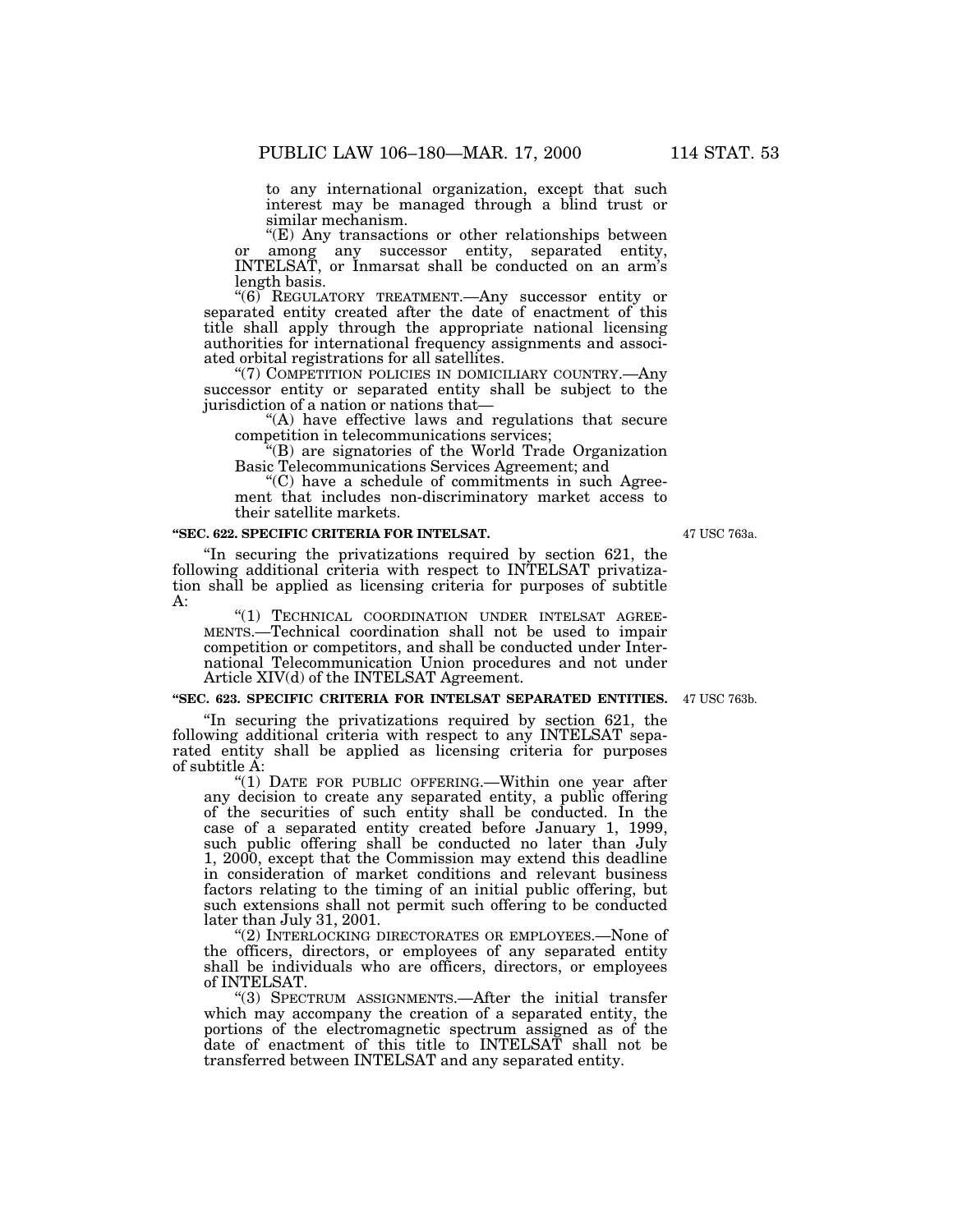"(4) REAFFILIATION PROHIBITED.—Any merger or ownership or management ties or exclusive arrangements between a privatized INTELSAT or any successor entity and any separated entity shall be prohibited until 11 years after the completion of INTELSAT privatization under this title.

47 USC 763c.

#### **''SEC. 624. SPECIFIC CRITERIA FOR INMARSAT.**

''In securing the privatizations required by section 621, the following additional criteria with respect to Inmarsat privatization shall be applied as licensing criteria for purposes of subtitle A:

" $(1)$  REAFFILIATION PROHIBITED.—Any merger, ownership of more than one percent of the voting securities, or management ties or exclusive arrangements between Inmarsat or any successor entity or separated entity and ICO shall be prohibited until 15 years after the completion of Inmarsat privatization under this title.

''(2) INTERLOCKING DIRECTORATES OR EMPLOYEES.—None of the officers, directors, or employees of Inmarsat or any successor entity or separated entity shall be individuals who are officers, directors, or employees of ICO.

''(3) PRESERVATION OF THE GMDSS.—The United States shall seek to preserve space segment capacity of the GMDSS.

### **''SEC. 625. ENCOURAGING MARKET ACCESS AND PRIVATIZATION.**

''(a) NTIA DETERMINATION.—

''(1) DETERMINATION REQUIRED.—Within 180 days after the date of enactment of this section, the Secretary of Commerce shall, through the Assistant Secretary for Communications and Information, transmit to the Commission—

"(A) a list of Member countries of INTELSAT and Inmarsat that are not Members of the World Trade Organization and that impose barriers to market access for private satellite systems; and

''(B) a list of Member countries of INTELSAT and Inmarsat that are not Members of the World Trade Organization and that are not supporting pro-competitive privatization of INTELSAT and Inmarsat.

 $*(2)$  CONSULTATION.—The Secretary's determinations under paragraph (1) shall be made in consultation with the Federal Communications Commission, the Secretary of State, and the United States Trade Representative, and shall take into account the totality of a country's actions in all relevant fora, including the Assemblies of Parties of INTELSAT and Inmarsat.

''(b) IMPOSITION OF COST-BASED SETTLEMENT RATE.— Notwithstanding—

''(1) any higher settlement rate that an overseas carrier charges any United States carrier to originate or terminate international message telephone services; and

''(2) any transition period that would otherwise apply,

the Commission may by rule prohibit United States carriers from paying an amount in excess of a cost-based settlement rate to overseas carriers in countries listed by the Commission pursuant to subsection (a).

''(c) SETTLEMENTS POLICY.—The Commission shall, in exercising its authority to establish settlements rates for United States international common carriers, seek to advance United States policy

Deadline. Records.

47 USC 763d.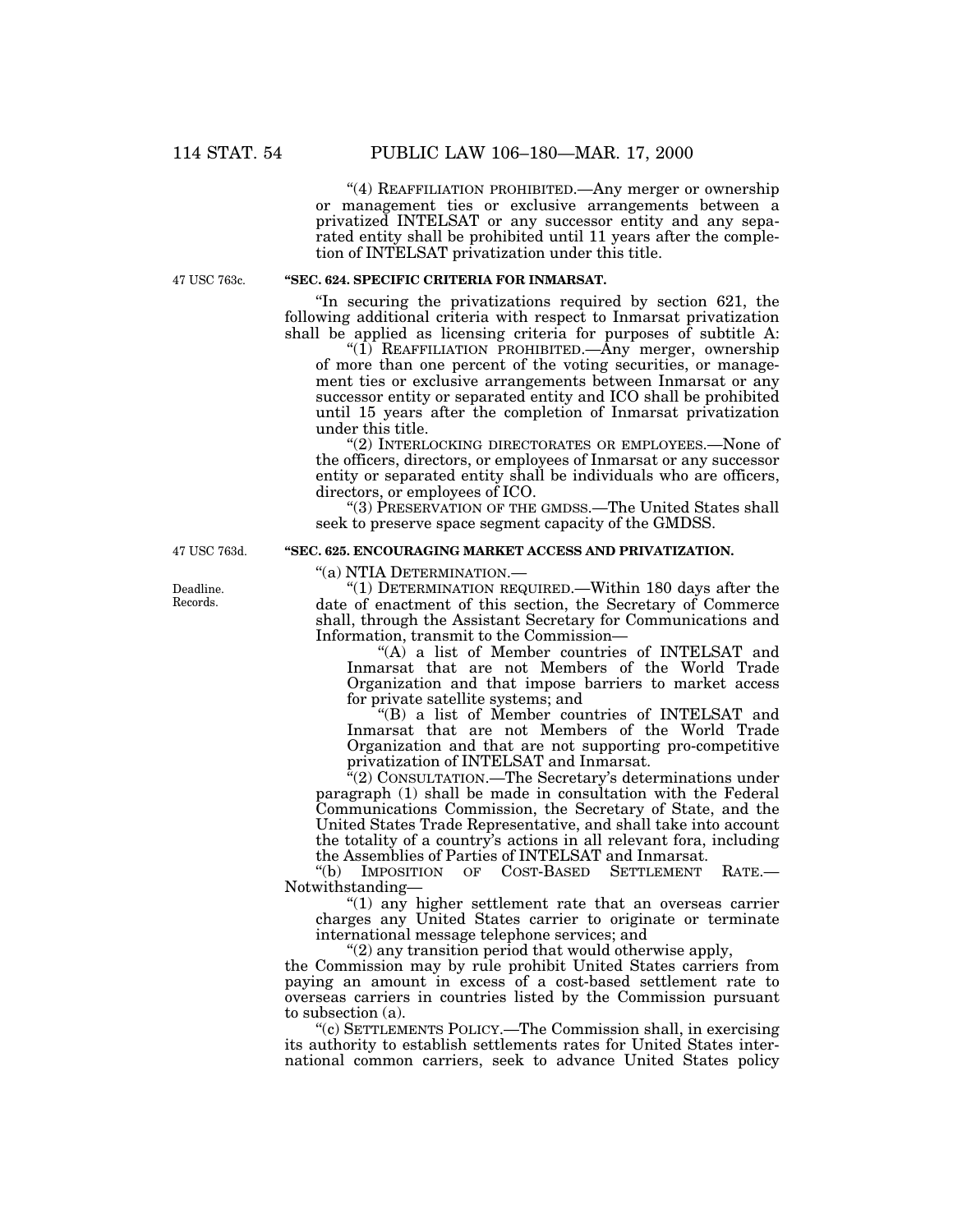in favor of cost-based settlements in all relevant fora on international telecommunications policy, including in meetings with parties and signatories of INTELSAT and Inmarsat.

# **''Subtitle C—Deregulation and Other Statutory Changes**

#### **''SEC. 641. ACCESS TO INTELSAT.**

(a) ACCESS PERMITTED.—Beginning on the date of enactment of this title, users or providers of telecommunications services shall be permitted to obtain direct access to INTELSAT telecommunications services and space segment capacity through purchases of such capacity or services from INTELSAT. Such direct access shall be at the level commonly referred to by INTELSAT, on the date of enactment of this title, as 'Level III'.

''(b) RULEMAKING.—Within 180 days after the date of enactment of this title, the Commission shall complete a rulemaking, with notice and opportunity for submission of comment by interested persons, to determine if users or providers of telecommunications services have sufficient opportunity to access INTELSAT space segment capacity directly from INTELSAT to meet their service or capacity requirements. If the Commission determines that such opportunity to access does not exist, the Commission shall take appropriate action to facilitate such direct access pursuant to its authority under this Act and the Communications Act of 1934. The Commission shall take such steps as may be necessary to prevent the circumvention of the intent of this section.

''(c) CONTRACT PRESERVATION.—Nothing in this section shall be construed to permit the abrogation or modification of any contract.

#### **''SEC. 642. SIGNATORY ROLE.**

''(a) LIMITATIONS ON SIGNATORIES.—

"(1) NATIONAL SECURITY LIMITATIONS.—The Federal Communications Commission, after a public interest determination, in consultation with the executive branch, may restrict foreign ownership of a United States signatory if the Commission determines that not to do so would constitute a threat to national security.

''(2) NO SIGNATORIES REQUIRED.—The United States Government shall not require signatories to represent the United States in INTELSAT or Inmarsat or in any successor entities after a pro-competitive privatization is achieved consistent with sections 621, 622, and 624.

''(b) CLARIFICATION OF PRIVILEGES AND IMMUNITIES OF COMSAT.—

"(1) GENERALLY NOT IMMUNIZED.—Notwithstanding any other law or executive agreement, COMSAT shall not be entitled to any privileges or immunities under the laws of the United States or any State on the basis of its status as a signatory of INTELSAT or Inmarsat.

" $(2)$  LIMITED IMMUNITY.—COMSAT or any successor in interest shall not be liable for action taken by it in carrying out the specific, written instruction of the United States issued in connection with its relationships and activities with foreign

47 USC 765.

Effective date.

Deadline. Notice.

47 USC 765a.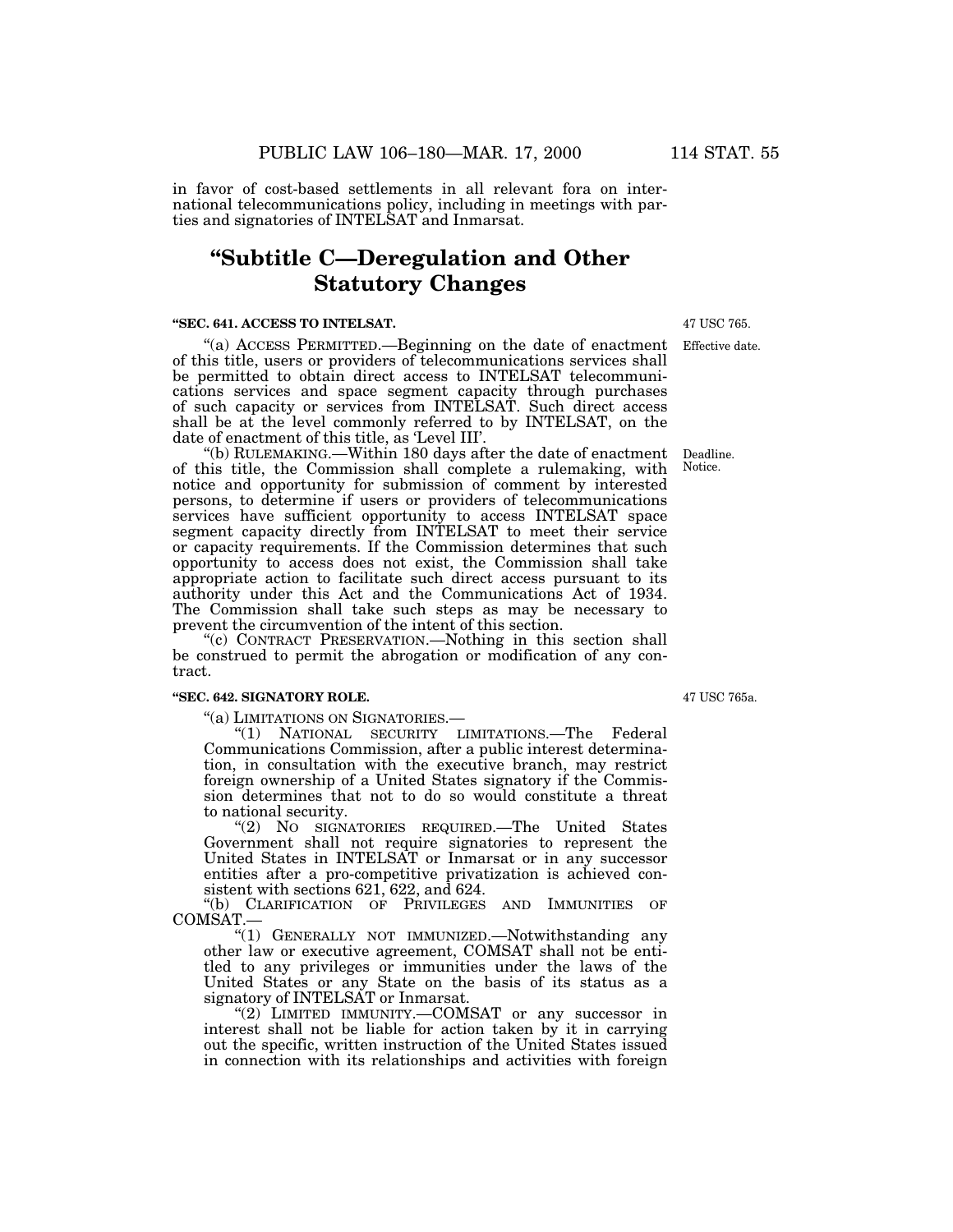governments, international entities, and the intergovernmental satellite organizations.

(3) NO JOINT OR SEVERAL LIABILITY.—If COMSAT is found liable for any action taken in its status as a signatory or a representative of the party to INTELSAT, any such liability shall be limited to the portion of the judgment that corresponds to COMSAT's percentage of the ownership of INTELSAT at the time the activity began which lead to the liability.

''(4) PROVISIONS PROSPECTIVE.—Paragraph (1) shall not apply with respect to liability for any action taken by COMSAT before the date of enactment of this title.

"(c) PARITY OF TREATMENT.—Notwithstanding any other law or executive agreement, the Commission shall have the authority to impose similar regulatory fees on the United States signatory which it imposes on other entities providing similar services.

### **''SEC. 643. ELIMINATION OF PROCUREMENT PREFERENCES.**

''Nothing in this title or the Communications Act of 1934 shall be construed to authorize or require any preference, in Federal Government procurement of telecommunications services, for the satellite space segment provided by INTELSAT, Inmarsat, or any successor entity or separated entity.

### **''SEC. 644. ITU FUNCTIONS.**

''(a) TECHNICAL COORDINATION.—The Commission and United States satellite companies shall utilize the International Telecommunication Union procedures for technical coordination with INTELSAT and its successor entities and separated entities, rather than INTELSAT procedures.

''(b) ITU NOTIFYING ADMINISTRATION.—The President and the Commission shall take the action necessary to ensure that the United States remains the ITU notifying administration for the privatized INTELSAT's existing and future orbital slot registrations.

#### **''SEC. 645. TERMINATION OF COMMUNICATIONS SATELLITE ACT OF 1962 PROVISIONS.**

''Effective on the dates specified, the following provisions of this Act shall cease to be effective:

 $(1)$  Date of enactment of this title: Paragraphs  $(1)$ ,  $(5)$ and  $(6)$  of section  $201(a)$ ; section  $201(b)$ ; paragraphs  $(1)$ ,  $(3)$ through (5), and (8) through (10) of section 201(c); section 303; section 304; section 502; section 503; paragraphs (2) and  $(4)$  of section 504 $(a)$ ; and section 504 $(c)$ .

" $(2)$  Upon the transfer of assets to a successor entity and receipt by signatories or former signatories (including COMSAT) of ownership shares in the successor entity of INTELSAT in accordance with appropriate arrangements determined by INTELSAT to implement privatization: Section 305.

"(3) On the effective date of a Commission order determining under section 601(b)(2) that Inmarsat privatization is consistent with criteria in sections 621 and 624: Sections 504(b) and 504(d).

 $(4)$  On the effective date of a Commission order determining under section  $601(b)(2)$  that INTELSAT privatization is consistent with criteria in sections 621 and 622: Section 102; section 103(7); paragraphs (2) through (4) and (7) of section  $201(a)$ ; paragraphs  $(2)$ ,  $(6)$ , and  $(7)$  of section  $201(c)$ ; section

47 USC 765b.

47 USC 765d.

President.

47 USC 765c.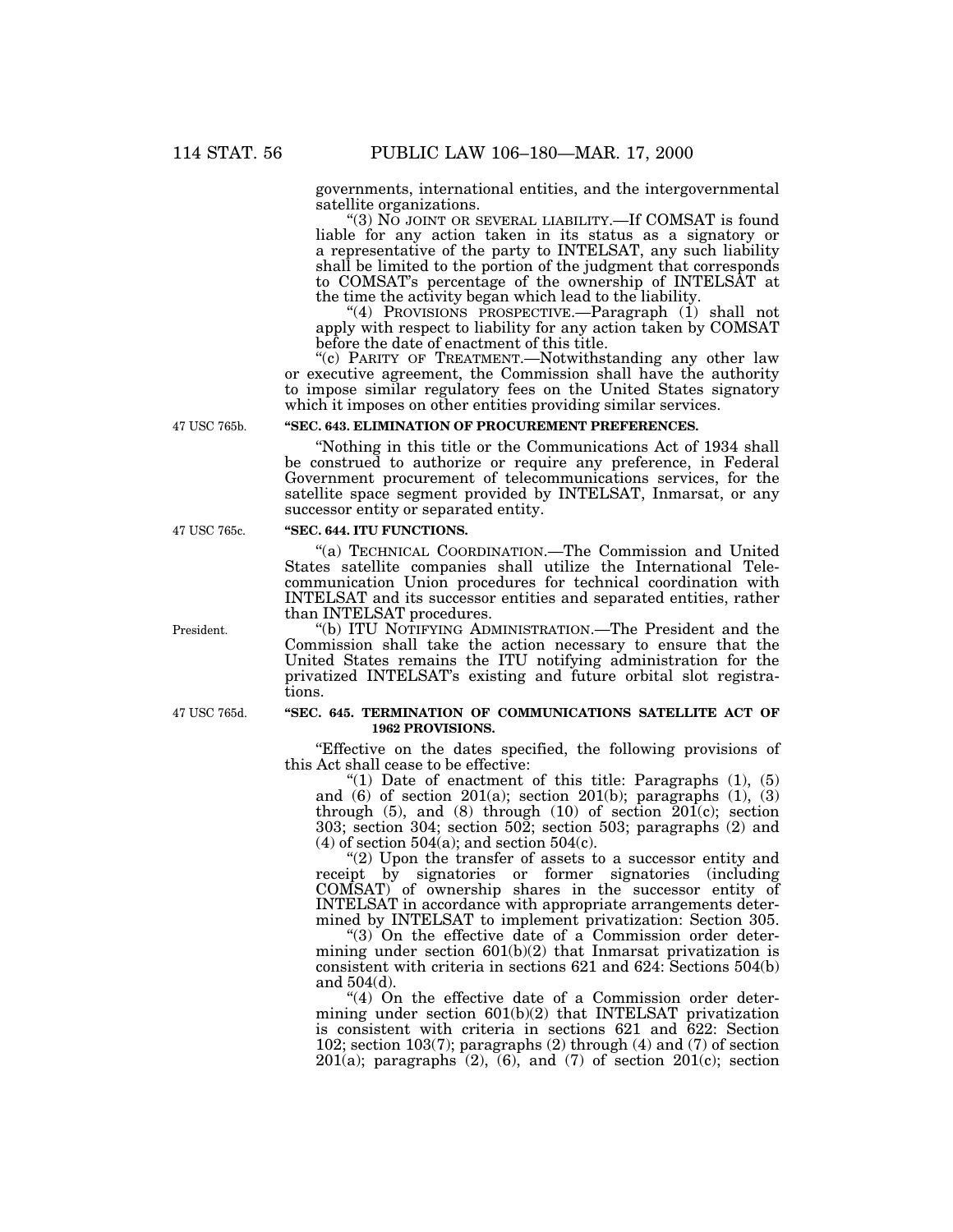301; section 302; section 401; section 402; section 403; and section 404.

#### **''SEC. 646. REPORTS TO CONGRESS.**

'(a) ANNUAL REPORTS.—The President and the Commission shall report to the Committees on Commerce and International Relations of the House of Representatives and the Committees on Commerce, Science, and Transportation and Foreign Relations of the Senate within 90 calendar days of the enactment of this title, and not less than annually thereafter, on the progress made to achieve the objectives and carry out the purposes and provisions of this title. Such reports shall be made available immediately to the public. President. Deadline. Public information.

"(b) CONTENTS OF REPORTS.—The reports submitted pursuant to subsection (a) shall include the following:

''(1) Progress with respect to each objective since the most recent preceding report.

" $(2)$  Views of the Parties with respect to privatization.

"(3) Views of industry and consumers on privatization. ''(4) Impact privatization has had on United States

industry, United States jobs, and United States industry's access to the global marketplace.

#### **''SEC. 647. SATELLITE AUCTIONS.**

''Notwithstanding any other provision of law, the Commission shall not have the authority to assign by competitive bidding orbital locations or spectrum used for the provision of international or global satellite communications services. The President shall oppose in the International Telecommunication Union and in other bilateral and multilateral fora any assignment by competitive bidding of orbital locations or spectrum used for the provision of such services.

### **''SEC. 648. EXCLUSIVITY ARRANGEMENTS.**

"(a) IN GENERAL.—No satellite operator shall acquire or enjoy the exclusive right of handling telecommunications to or from the United States, its territories or possessions, and any other country or territory by reason of any concession, contract, understanding, or working arrangement to which the satellite operator or any persons or companies controlling or controlled by the operator are parties.

''(b) EXCEPTION.—In enforcing the provisions of this section, the Commission—

" $(1)$  shall not require the termination of existing satellite telecommunications services under contract with, or tariff commitment to, such satellite operator; but

" $(2)$  may require the termination of new services only to the country that has provided the exclusive right to handle telecommunications, if the Commission determines the public interest, convenience, and necessity so requires.

47 USC 765f.

President.

47 USC 765g.

47 USC 765e.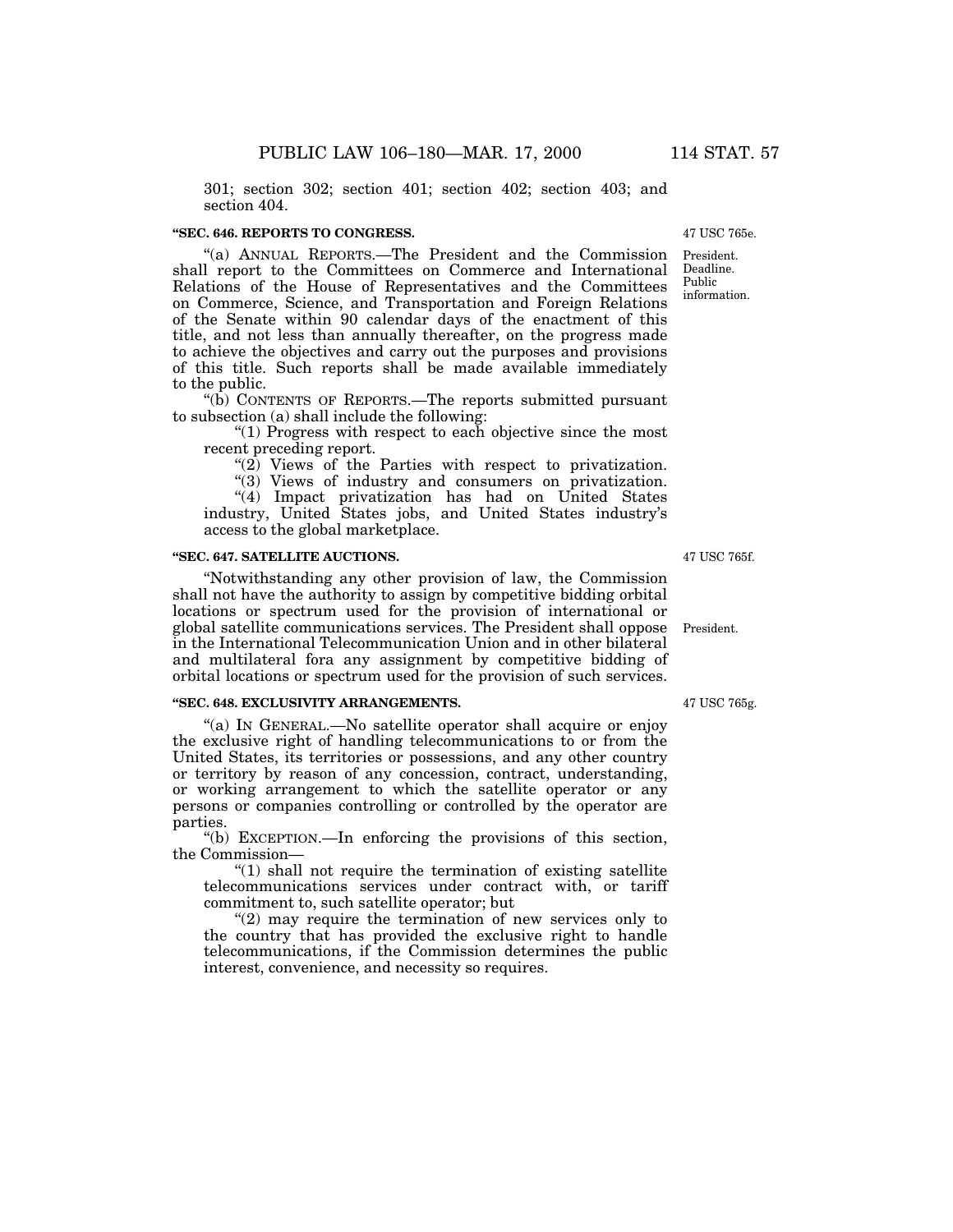# **''Subtitle D—Negotiations To Pursue Privatization**

President. 47 USC 767.

## **''SEC. 661. METHODS TO PURSUE PRIVATIZATION.**

''The President shall secure the pro-competitive privatizations required by this title in a manner that meets the criteria in subtitle B.

# **''Subtitle E—Definitions**

47 USC 769.

### **''SEC. 681. DEFINITIONS.**

''(a) IN GENERAL.—As used in this title:

"(1) INTELSAT.—The term 'INTELSAT' means the International Telecommunications Satellite Organization established pursuant to the Agreement Relating to the International Telecommunications Satellite Organization (INTELSAT).

"(2) INMARSAT.—The term 'Inmarsat' means the International Mobile Satellite Organization established pursuant to the Convention on the International Maritime Organization. ''(3) SIGNATORIES.—The term 'signatories'—

" $(A)$  in the case of INTELSAT, or INTELSAT successors or separated entities, means a Party, or the telecommunications entity designated by a Party, that has signed the Operating Agreement and for which such Agreement has entered into force; and

''(B) in the case of Inmarsat, or Inmarsat successors or separated entities, means either a Party to, or an entity that has been designated by a Party to sign, the Operating Agreement.

''(4) PARTY.—The term 'Party'—

"(A) in the case of INTELSAT, means a nation for which the INTELSAT agreement has entered into force; and

''(B) in the case of Inmarsat, means a nation for which the Inmarsat convention has entered into force.

"(5) COMMISSION.—The term 'Commission' means the Federal Communications Commission.

''(6) INTERNATIONAL TELECOMMUNICATION UNION.—The term 'International Telecommunication Union' means the intergovernmental organization that is a specialized agency of the United Nations in which member countries cooperate for the development of telecommunications, including adoption of international regulations governing terrestrial and space uses of the frequency spectrum as well as use of the geostationary satellite orbit.

''(7) SUCCESSOR ENTITY.—The term 'successor entity'—

"(A) means any privatized entity created from the privatization of INTELSAT or Inmarsat or from the assets of INTELSAT or Inmarsat; but

''(B) does not include any entity that is a separated entity.

''(8) SEPARATED ENTITY.—The term 'separated entity' means a privatized entity to whom a portion of the assets owned by INTELSAT or Inmarsat are transferred prior to full privatization of INTELSAT or Inmarsat, including in particular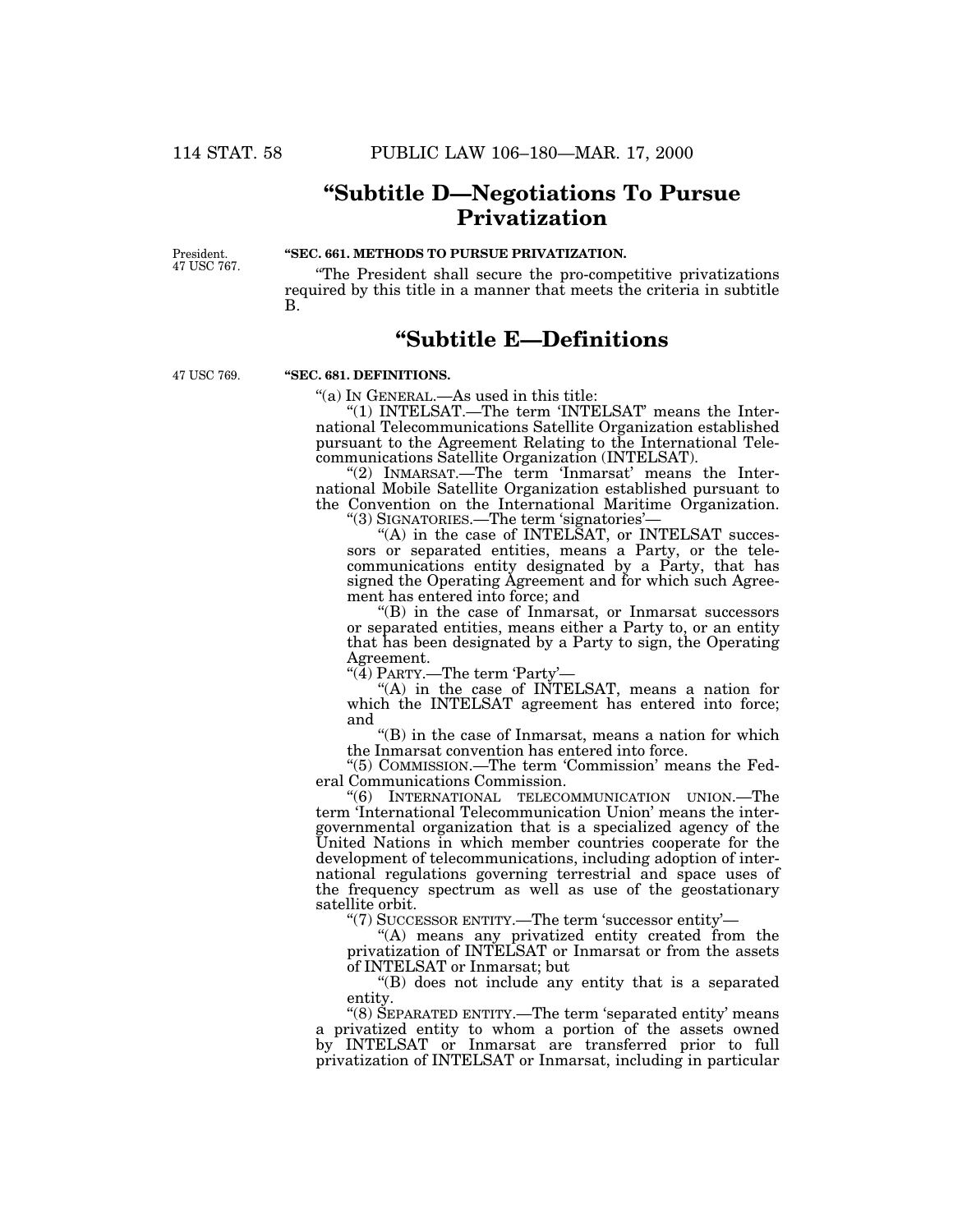the entity whose structure was under discussion by INTELSAT as of March 25, 1998, but excluding ICO.

''(9) ORBITAL LOCATION.—The term 'orbital location' means the location for placement of a satellite on the geostationary orbital arc as defined in the International Telecommunication Union Radio Regulations.

"(10) SPACE SEGMENT.—The term 'space segment' means the satellites, and the tracking, telemetry, command, control, monitoring and related facilities and equipment used to support the operation of satellites owned or leased by INTELSAT, Inmarsat, or a separated entity or successor entity.

''(11) NON-CORE SERVICES.—The term 'non-core services' means, with respect to INTELSAT provision, services other than public-switched network voice telephony and occasionaluse television, and with respect to Inmarsat provision, services other than global maritime distress and safety services or other existing maritime or aeronautical services for which there are not alternative providers.

"(12) ADDITIONAL SERVICES.—The term 'additional services' means—

"(A) for Inmarsat, those non-maritime or non-aeronautical mobile services in the 1.5 and 1.6 Ghz band on planned satellites or the 2 Ghz band; and

''(B) for INTELSAT, direct-to-home (DTH) or direct broadcast satellite (DBS) video services, or services in the Ka or V bands.

''(13) INTELSAT AGREEMENT.—The term 'INTELSAT Agreement' means the Agreement Relating to the International Telecommunications Satellite Organization ('INTELSAT'), including all its annexes (TIAS 7532, 23 UST 3813).

"(14) HEADQUARTERS AGREEMENT.—The term 'Headquarters Agreement' means the International Telecommunication Satellite Organization Headquarters Agreement (November 24, 1976) (TIAS 8542, 28 UST 2248).

"(15) OPERATING AGREEMENT.—The term 'Operating Agreement' means—

"(A) in the case of INTELSAT, the agreement, including its annex but excluding all titles of articles, opened for signature at Washington on August 20, 1971, by Governments or telecommunications entities designated by Governments in accordance with the provisions of the Agreement; and

''(B) in the case of Inmarsat, the Operating Agreement on the International Maritime Satellite Organization, including its annexes.

"(16) INMARSAT CONVENTION.—The term 'Inmarsat Convention' means the Convention on the International Maritime Satellite Organization (Inmarsat) (TIAS 9605, 31 UST 1).

" $(17)$  NATIONAL CORPORATION.—The term 'national corporation' means a corporation the ownership of which is held through publicly traded securities, and that is incorporated under, and subject to, the laws of a national, state, or territorial government.

"(18) COMSAT.—The term 'COMSAT' means the corporation established pursuant to title III of the Communications Satellite Act of 1962 (47 U.S.C. 731 et seq.), or the successor in interest to such corporation.